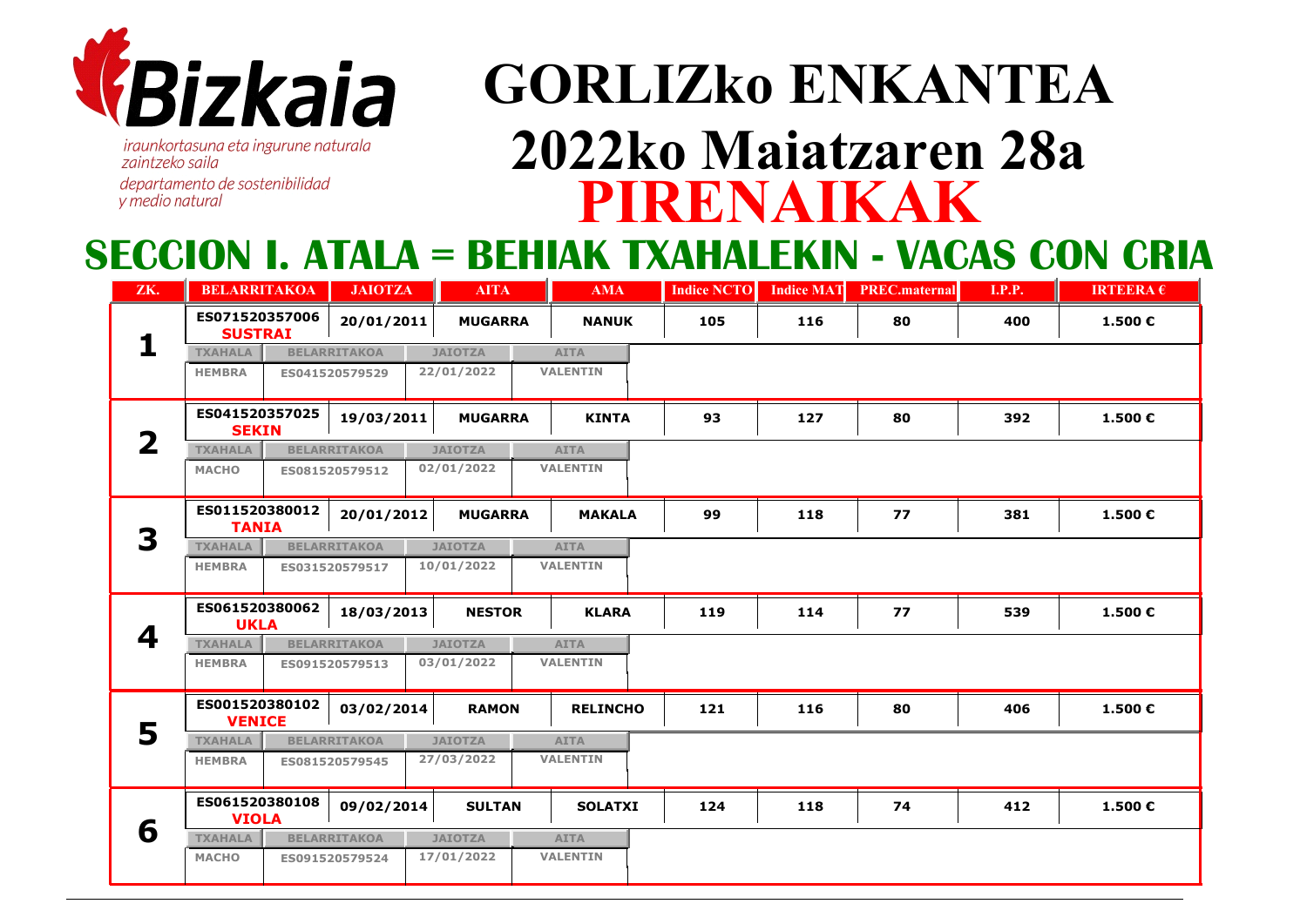

*iraunkortasuna eta ingurune naturala* zaintzeko saila departamento de sostenibilidad y medio natural

## **PIRENAIKAKGORLIZko ENKANTEA2022ko Maiatzaren 28a**

### **SECCION I. ATALA = BEHIAK TXAHALEKIN - VACAS CON CRIA**

| ZK. | <b>BELARRITAKOA</b>                          |                                               | <b>JAIOTZA</b>             | <b>AITA</b>    | <b>AMA</b>                   | <b>Indice NCTO</b> | <b>Indice MAT</b> | <b>PREC.maternal</b> | <b>I.P.P.</b> | <b>IRTEERA</b> $\epsilon$ |
|-----|----------------------------------------------|-----------------------------------------------|----------------------------|----------------|------------------------------|--------------------|-------------------|----------------------|---------------|---------------------------|
| 7   | ES001520380135<br><b>VILMA</b>               |                                               | 30/04/2014<br><b>RAMON</b> |                | <b>NATI</b>                  | 120                | 117               | 80                   | 372           | 1.500€                    |
|     | <b>TXAHALA</b>                               |                                               | <b>BELARRITAKOA</b>        | <b>JAIOTZA</b> | <b>AITA</b>                  |                    |                   |                      |               |                           |
|     | <b>HEMBRA</b>                                | ES071520579533                                |                            | 28/01/2022     | <b>VALENTIN</b>              |                    |                   |                      |               |                           |
|     | ES071520380212<br>12/02/2015<br><b>ZALOA</b> |                                               |                            | <b>SULTAN</b>  | <b>ORBE</b>                  | 109                | 111               | 77                   | 367           | 1.500€                    |
| 8   | <b>TXAHALA</b><br><b>BELARRITAKOA</b>        |                                               |                            | <b>JAIOTZA</b> | <b>AITA</b>                  |                    |                   |                      |               |                           |
|     | <b>MACHO</b>                                 | ES041520579530                                |                            | 25/01/2022     | <b>VALENTIN</b>              |                    |                   |                      |               |                           |
|     | ES031520380309<br><b>ARRANKU</b>             |                                               | 29/01/2016                 | <b>SULTAN</b>  | <b>TIMANFAYA</b>             | 120                | 127               | 71                   | 385           | 1.500€                    |
| 9   | <b>TXAHALA</b>                               |                                               | <b>BELARRITAKOA</b>        | <b>JAIOTZA</b> | <b>AITA</b>                  |                    |                   |                      |               |                           |
|     | <b>HEMBRA</b>                                | ES041520579541                                |                            | 04/03/2022     | <b>VALENTIN</b>              |                    |                   |                      |               |                           |
|     |                                              | ES081520380337<br>21/03/2016<br><b>ATEA</b>   |                            |                | <b>POTOLO</b><br><b>TERE</b> |                    | 112               | 72                   | 425           | 1.500€                    |
| 10  | <b>TXAHALA</b>                               |                                               | <b>BELARRITAKOA</b>        | <b>JAIOTZA</b> | <b>AITA</b>                  |                    |                   |                      |               |                           |
|     | <b>MACHO</b>                                 | ES021520579549                                |                            | 08/04/2022     | <b>VALENTIN</b>              |                    |                   |                      |               |                           |
| 11  |                                              | ES071520380154<br>27/01/2017<br><b>BIRIKI</b> |                            | <b>POTOLO</b>  | <b>ORBE</b>                  | 119                | 107               | 67                   | 367           | 1.500€                    |
|     | <b>TXAHALA</b>                               | <b>BELARRITAKOA</b>                           |                            | <b>JAIOTZA</b> | <b>AITA</b>                  |                    |                   |                      |               |                           |
|     | <b>MACHO</b>                                 | ES071520579522                                |                            | 16/01/2022     | <b>VALENTIN</b>              |                    |                   |                      |               |                           |
|     |                                              | ES081520380155<br>27/01/2017<br><b>BIORTA</b> |                            | <b>POTOLO</b>  | <b>ORBE</b>                  | 114                | 105               | 67                   | 367           | 1.500€                    |
| 12  | <b>TXAHALA</b>                               | <b>BELARRITAKOA</b>                           |                            | <b>JAIOTZA</b> | <b>AITA</b>                  |                    |                   |                      |               |                           |
|     | <b>HEMBRA</b>                                |                                               | ES091520579535             | 01/02/2022     | <b>VALENTIN</b>              |                    |                   |                      |               |                           |
|     |                                              |                                               |                            |                |                              |                    |                   |                      |               |                           |